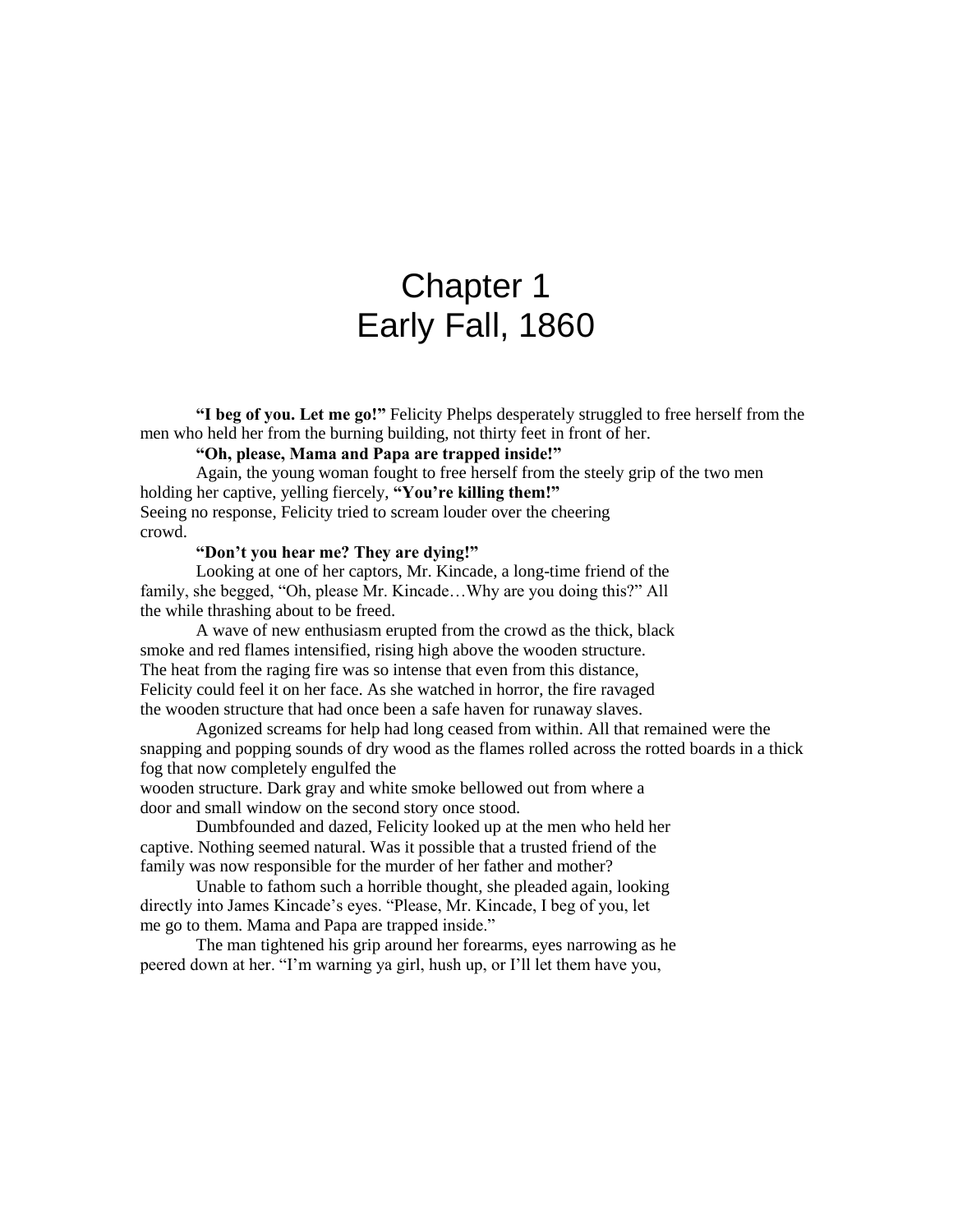# *Linda Daly*

too."

Felicity quivered, seeing the hatred for her in his eyes, which had once been filled with love. Shaking her head in denial, she mumbled, "Mr. Kincade, it's me, Felicity… Your best friends' daughter."

In her confused state, Felicity's mind found it difficult to accept that a man, who had been a loyal and trusted family friend for decades, was now taking part in committing such an unimaginable act of honor. Felicity's eyes traveled back to the engulfed building and she whimpered, "Mama, Papa…"

Within seconds, a thunderous roar echoed through the back woods of the Phelps property, as the roof of the engulfed dwelling gave way, shooting redhot ambers into the night air, some landing only inches from her feet. Felicity stared at the charred fragments, mystified. She watched the scattered remains of the building turn from bright red to charcoal black. Looking up and over to the demolished building, where her parents had been trapped, Felicity wondered if the same were true for those buried under the burned pile of rubble. *Had the life drained from them, too?*

Such a thought was so unbearable; she tried to pull free from her captors once more, her head thrashing back and forth in denial. Through her confusion and shock, she tried to make some sense of what had just happened.

How could one of the most respected families in this peaceful coastal town off the Chesapeake Bay, be treated now with such disregard and worse, probably killed for aiding runners?

Her back stiffened at this new thought. "The runners..." she whispered; "Oh dear God, not the children, too!"

In trying to comprehend her personal loss, which was so immense, she had forgotten about the others who surely had died along with her parents. The thought of their tiny frames consumed by the fire, along with their parents was unthinkable. *Those poor children…you killed them too. Why?* New waves of shock jolted through her tortured mind. The images of their sweet faces haunted her, and she cried out in agony.

"Oh sweet Jesus…help them!" Her words barely audible through her tears of regret. "They were innocent children!"

Watching the angry mob in slow motion, no longer capable of distinguishing their words, she viewed their expressions of hate. She pleaded with them one last time.

"Please. Let me die too. Please, let me go…"

In her grief-crazed state, unable to think clearly any longer, she stopped in mid-sentence. Felicity's head rolled toward her chest, her body no longer struggled, and she slumped forward, lifeless legs dangling behind her limp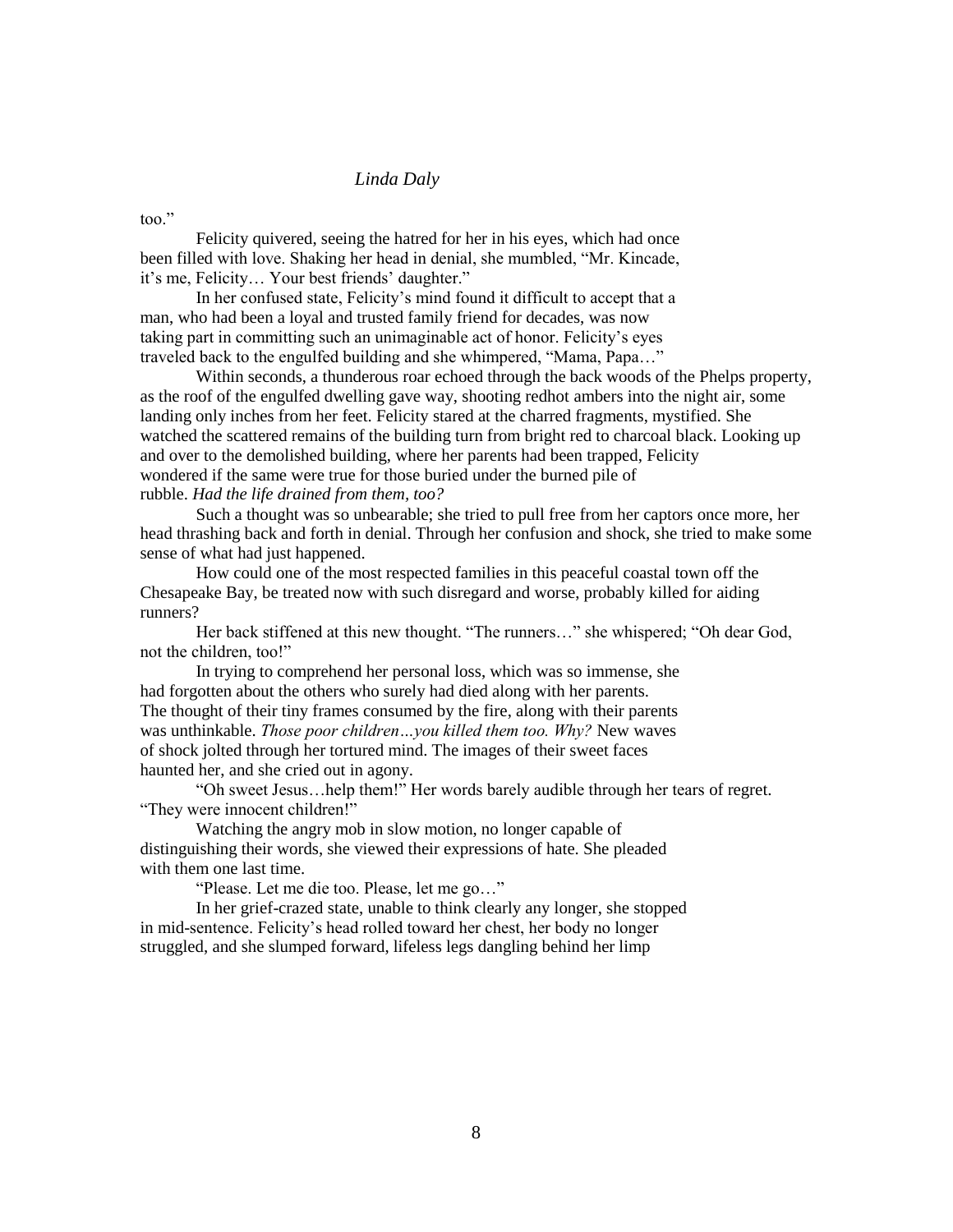## *Virtuous Dove*

body. With a satisfied grin, the stranger wiped beads of sweat mixed with black ash and soot from his sunken cheeks, and called over to James Kincade who still gripped Felicity's forearm.

"Well, what the hell do we do with her?"

James Kincade, noticing that Felicity had fainted, shrugged his shoulders and said coldly; "For all I care, she can go to the devil, the damned abolitionist."

Chuckling, both men simultaneously released the unconscious Felicity. Seeing her body fall unceremoniously to the ground generated new sneers from the crowd that resonated into the smoke filled field.

"Serves them all right!"

"The high and mighty have fallen!"

Weeks had passed, yet the sights and smells of that fateful evening never left Felicity for an instant. Poised in front of a mahogany secretary, all in black, with quill pen in hand, Felicity sat silently and pondered. *How should I describe the events that changed my life forever, to a distant relative?* Unable to think, she placed the pen back into the ink well. Hiding her face in her small, cupped hands, she gently began to caress her wrinkled brow.

**~**

From a distance, an onlooker might not see anything unusual from this sight. Only at a closer look, would someone realize that something was definitely amiss. Any other fair maiden from these parts would be wearing something far more cheerful in color on this unseasonably warm, humid, late fall day. Yet, this young southern belle, easily recognized to be in mourning, sat silently in her black gown, with a lace fan resting on her lap. Slowly her long fingers trailed down her arched neck and then to the lace fan. Opening the fan with a flick of her wrist, she slowly began to move it back and forth in front of her troubled face. Under her breath, she mumbled, "Mercy, where do I begin?"

Receiving no inspiration, she began thinking about her beloved parents, William Erasmus and Rachael Phelps. *Oh, Mama and Papa, I miss you so! Thank heavens you are not here to see how Erasmus is behaving. As hard as I try to understand his point of view, it is so hurtful to hear what he has done. Do you know that he refuses to have anything to do with me?* As if waiting for an answer from her dead parents, Felicity looked out the lace curtains of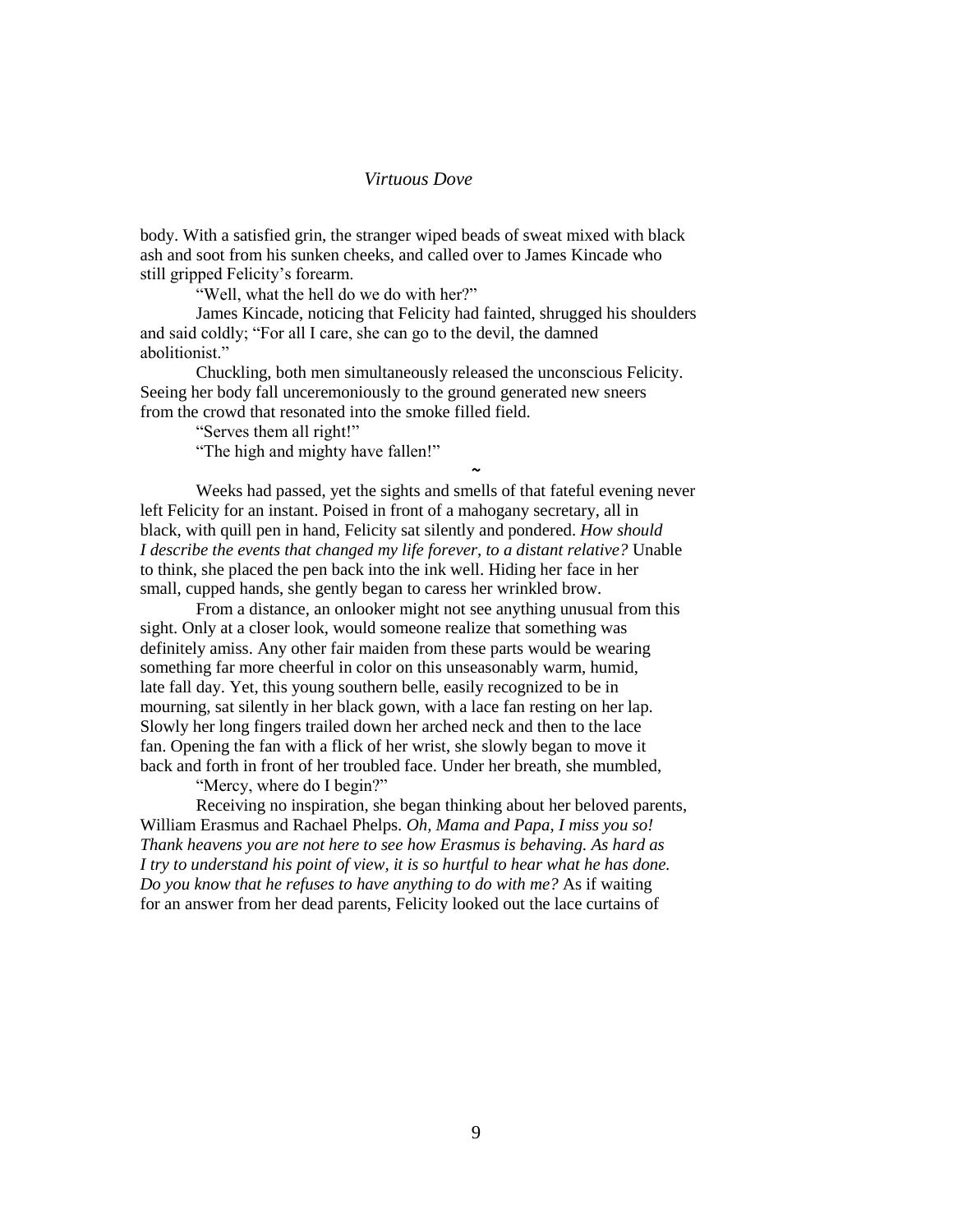# *Linda Daly*

Reverend Bishop's study.

Immediately following her parents' demise, Erasmus, her older brother, the only son of William and Rachel Phelps, insisted on dropping his father's name entirely. Proclaiming that from hereafter, he was to be known strictly as Casper Phelps, after his paternal grandfather, Casper William Phelps. By making such a declaration, her brother made it seem as if their father, William Erasmus had never existed.

Shaking her head in dismay, her eyes trailed back to the blank sheet of paper before her. Still feeling uninspired, she stretched her neck. *My, but it sure is hot today. How can a body be expected to think in all this heat?* Rather than waiting until later when the sun had gone down to write the letter, Felicity remained at her post, certain that suffering from the heat was less severe than the wrath of Mrs. Bishop.

Since the death of Felicity's folks, Sally Bishop had made it painfully clear how she, along with other townsfolk, felt about her family after discovering they were abolitionists. *How could one word, deemed a 'traitorous' act by her community, destroy the reputation and legacy that her grandparents had worked so hard for?* Felicity wondered in despair.

Their place in the community, off the shores of the Chesapeake Bay in Mathew County, Virginia, founded by Casper William Phelps and Elizabeth Mary Robbins Phelps, provided a prosperous existence. However, the legacy that her grandfather had built had long ceased, leaving behind contempt for the once revered family name. Felicity's entire life had changed in one day.

The Phelps family shipping business and family home, along with most of the furnishings, had been sold at auction. Even her grandparents' heirlooms, brought with them from England, were now only memories.

The proceeds were given to the plantation owner whose slaves had been killed in the fire, as restitution for losing his property. All that remained were a few dated gowns that were out of season, which someone anonymously packed in carpetbags and delivered to the steps of the rectory of St. George's Parish, where Felicity was now forced to reside.

Soon after her parents' deaths, she discovered that Erasmus insisted on staying in town. Where? Felicity had not been told. All she had managed to find out was that her brother had secured a position in a tobacco factory, and was determined to stay in the prosperous shipping town that he loved, formerly known as Gloucester.

Then came the final blow of humiliation when Reverend Bishop suggested she contact relatives in England for further help, rather than be sent to a poor